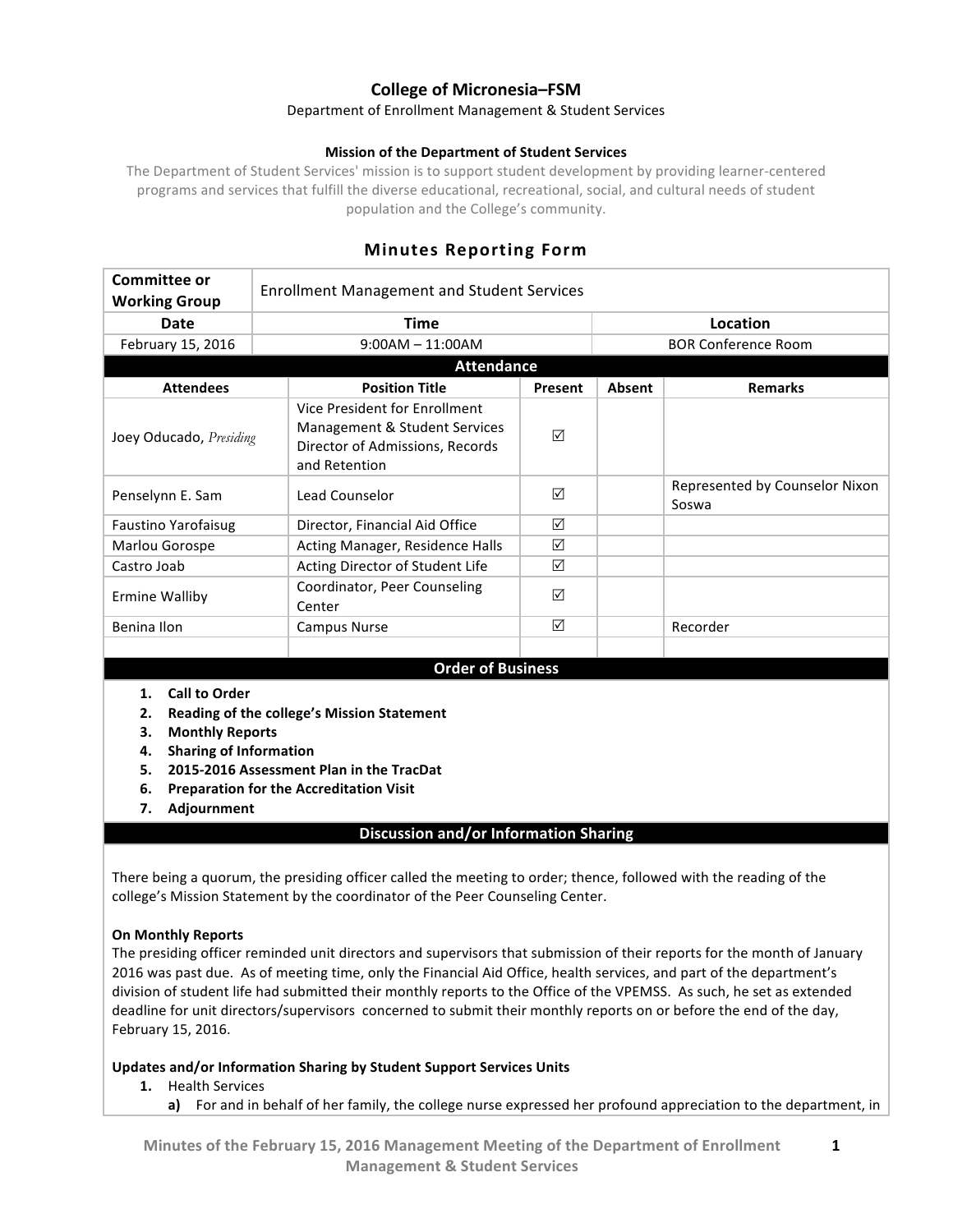general, and her colleagues, in particular, for their condolences, prayers, and sympathies especially during the time of the family's bereavement with the passing away of her mother.

- **b)** Screening for leprosy was conducted on February 11-12, 2016. Over 100 students, faculty, and staff availed of this screening service.
- **c)** Screening for sexually transmitted infections (STIs), as part of the World AIDS day 2015, will be conducted for the entire week of February 15 to 19, 2016.
- 2. Peer Counseling Center
	- **a)** The center hosted a Valentine Skit entitled "The broken love who is behind it" last February 12, 2016. The skit portrayed the negative effects of alcohol use/abuse on family relationship. A total of 67 students participated in the activity. The coordinator will share the results of the assessment conducted about the activity in the next department's meeting.
- **3.** Guidance and Counseling Services
	- **a)** Counselors from the two campuses National and Pohnpei Campuses convened in a two-day retreat to dialogue on best practices and ways to further expand counseling and tutorial services, increase collaboration among counselors, and others. Counselors also invited unit heads to provide updates and orientations in the areas of Title IX, admissions and registration, financial aid program. Counselors also revisited sections of the college's 2016 Accreditation Self-Evaluation especial those that relate to counseling and services under the college's counseling services.
	- **b)** Upcoming workshops: February 17, 2016, Transfer Workshops, and Resume and Interview Workshop that will be scheduled on March 16, 2016.
	- **c)** Counselor Mike Ioanis is currently off-island to assist in the administration of the 2016 COM-FSM Entrance Test (COMET) to high school seniors of private and public high schools in Chuuk and Yap including other students at the state campuses.
- **4.** Student Life, Sports and Recreation
	- **a)** Founding Day Games are on going. Volleyball games that were scheduled February 11, 2016, were cancelled due to water problem. Pohnpei State is currently experiencing a water shortage problem due to extremely dry weather condition. Nevertheless, the games will be rescheduled to February 27-28, 2016.
	- **b)** Founding Day Fund Raising Activities. The acting director of Student Life is working with SBA advisor and ESS instructor to come up with plans for fundraising activities during the Founding Day. These activities are basically to raise funds for the college's Endowment Funds. The organization of a subcommittee for the Mr. and Ms. Founding Day 2016 is in progress.
	- **c)** Acting director of Student Life continues to work with the SBA, recognized student clubs, student support services units to securing details of sponsored co- and extra-curricular activities so they can be inserted in the department's online calendar of student activities.
- **5.** Residence Halls
	- **a)** A total of 103 students (56 males and 47 females) are currently residing in the college's residence halls. Incharge of the residence halls reported that this semester, the college's residence halls as the highest occupancy rate unlike in the past.
	- **b)** Resident Halls Organization (RHO) of students had elected new officers for 2015-2016 term.
	- **c)** Working with the college department of Campus Facilities and Maintenance on several areas, such as, painting of the residence halls building, in progress, and other renovation needs.
	- **d)** Residence Halls will working on the following: (1) acquisition of furniture for the residence halls lounges; (b) acquisition of printers for the RH computer labs for students to use in doing their course works; (c) installation of air condition units for the RH-Male computer lab; (e) outdoor/indoor clothes lines for student to use to dry their clothes; and (f) curtains.
- **6.** Financial Aid
	- **a)** Pell Grant Awards: \$808,538.00 as of February 12, 2016.
	- **b)** Accreditation visit preparation: Director of FAO plans to give Accreditation Quiz to his staff on their respective section of the self-evaluation/study to ensure staff are ready for the visit and assess their